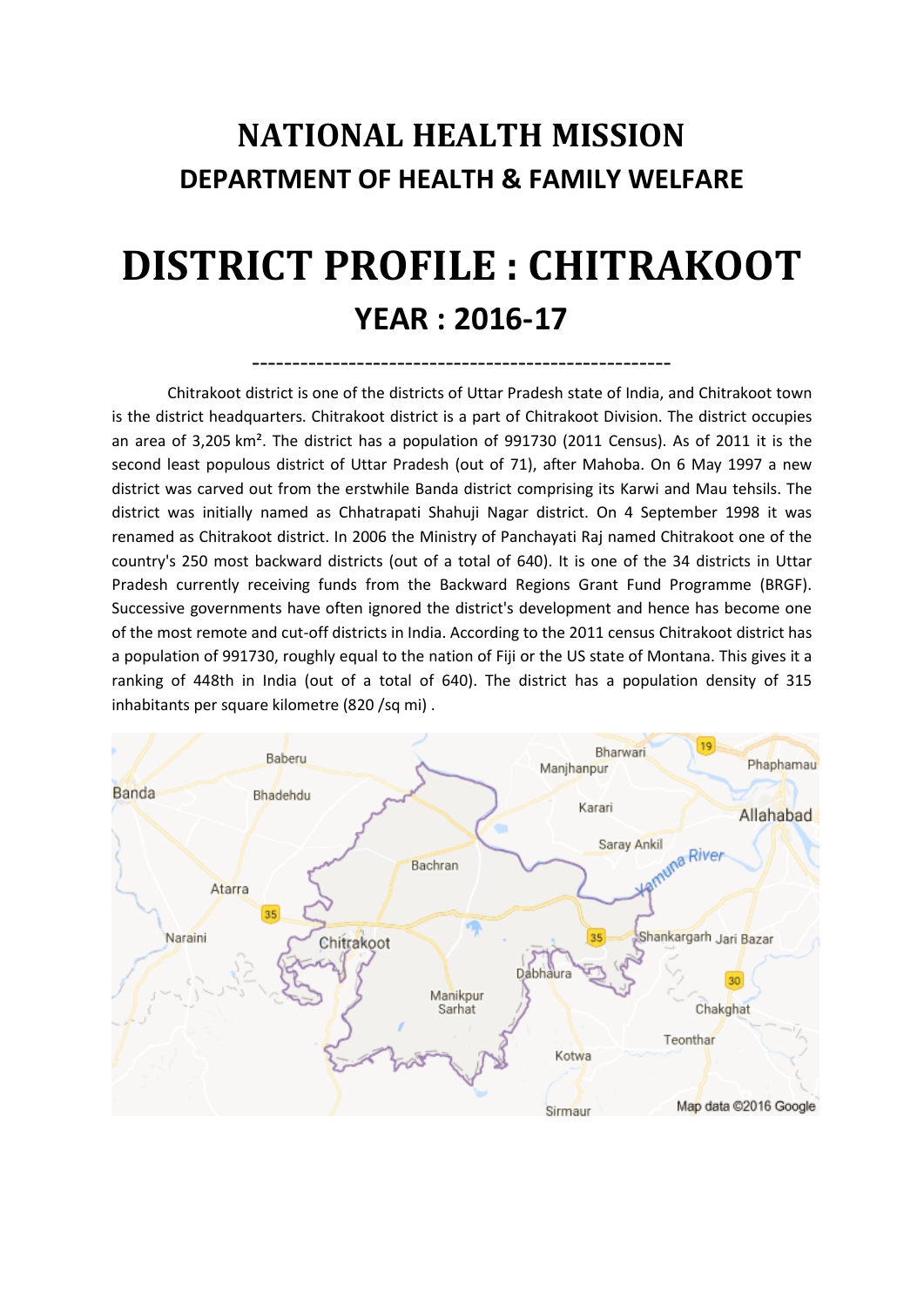| SI.                     | Socioeconomic/Demographic                                   | <b>State</b> | <b>District</b> |
|-------------------------|-------------------------------------------------------------|--------------|-----------------|
| No.                     |                                                             |              |                 |
| $\mathbf{1}$            | <b>Total Population (Census, 2011)</b>                      | 199881477    | 991730          |
| $\overline{2}$          | Population in age group (0-6 yrs) (Census, 2011)            |              |                 |
|                         | Total                                                       | 29728235     | 175311          |
|                         | Male                                                        | 15654889     | 91919           |
|                         | Female                                                      | 14073346     | 83392           |
| $\overline{\mathbf{3}}$ | Decadal Growth Rate (2001-2011) (Census, 2011)              | 20.09        | 29.43           |
| 4                       | Density of population (persons per Sq. Km) (Census, 2011)   | 828          | 308             |
|                         |                                                             |              |                 |
| 5                       | Total Literacy Rate (Census, 2011)                          | 69.72        | 65.05           |
|                         | Male                                                        | 79.24        | 75.80           |
|                         | Female                                                      | 59.26        | 52.74           |
| 6                       | Mean Age at Marriage (DLHS, 2007-08)                        |              |                 |
|                         | Male<br>Female                                              | 21.6<br>18.4 | 21<br>18.4      |
|                         | % marrying below legal age: Males                           | 43.3         | 49.5            |
|                         | % marrying below legal age: Females                         | 33.1         | 28.2            |
| $\overline{7}$          | Sex Ratios (No. of F/1000 M) Census, 2011)                  |              |                 |
|                         | <b>Overall Sex Ratios</b>                                   | 908          | 879             |
|                         | <b>Child Sex Ratios</b>                                     | 899          | 907             |
| 8                       | Infant Mortality Rate (SRS, 2012-13)                        | 68           | 67              |
| 9                       | Neonatal Mortality Rate (AHS, 2012-13)                      | 49           | 45              |
| 10                      | Under five mortality (AHS, 2012-13)                         | 90           | 119             |
| 11                      | Maternal mortality Rate (AHS, 2012-13)                      | 258          | 283             |
| 12                      | Crude Birth Rate (AHS, 2012-13)                             | 24.8         | 24.6            |
| 13                      | Crude Death Rate (AHS, 2012-13)                             | 8.3          | 8.6             |
| 14                      | <b>Total Fertility Rate (NFHS,4)</b>                        | 3.1          | 3.4             |
| 15                      | Estimated number of pregnant women<br>(2016-2017) (service  | <b>NA</b>    | 32190           |
|                         | statistics)                                                 |              |                 |
| 16                      | Estimated number of infants (0-1 yrs)<br>(2016-17) (Service | <b>NA</b>    | 28346           |
|                         | statistics)                                                 |              |                 |

# **Basic Socioeconomic and Demographic Characteristics**

#### **Public Health Infrastructure in the District**

|                |                                       | <b>Number functioning in</b> |           |
|----------------|---------------------------------------|------------------------------|-----------|
| SI.No.         | <b>Health Facility</b>                | <b>Government Building</b>   | Rented    |
|                | <b>Super Specialty Hospitals</b>      |                              |           |
| $\mathfrak{p}$ | Medical College Hospital (Allopathic) |                              |           |
| 3              | Medical College Hospital (AYUSH)      | ი                            |           |
| 4              | <b>District Combind Hospital</b>      |                              | $\Omega$  |
| 5              | <b>Sub-District Hospitals</b>         | ი                            | 0         |
| 6              | <b>Rural Hospitals</b>                | 0                            | 0         |
| 7              | <b>CHCs (including FRUs)</b>          | 6                            | O         |
| $\mathsf{R}$   | <b>BPHCs</b>                          | 0                            | 0         |
| 9              | <b>Additional PHCs</b>                | 18                           | 10        |
| 10             | Subcentres                            | 111                          | 23        |
| 11             | Ayurevedic Hospitals/Dispensary       | NА                           | <b>NA</b> |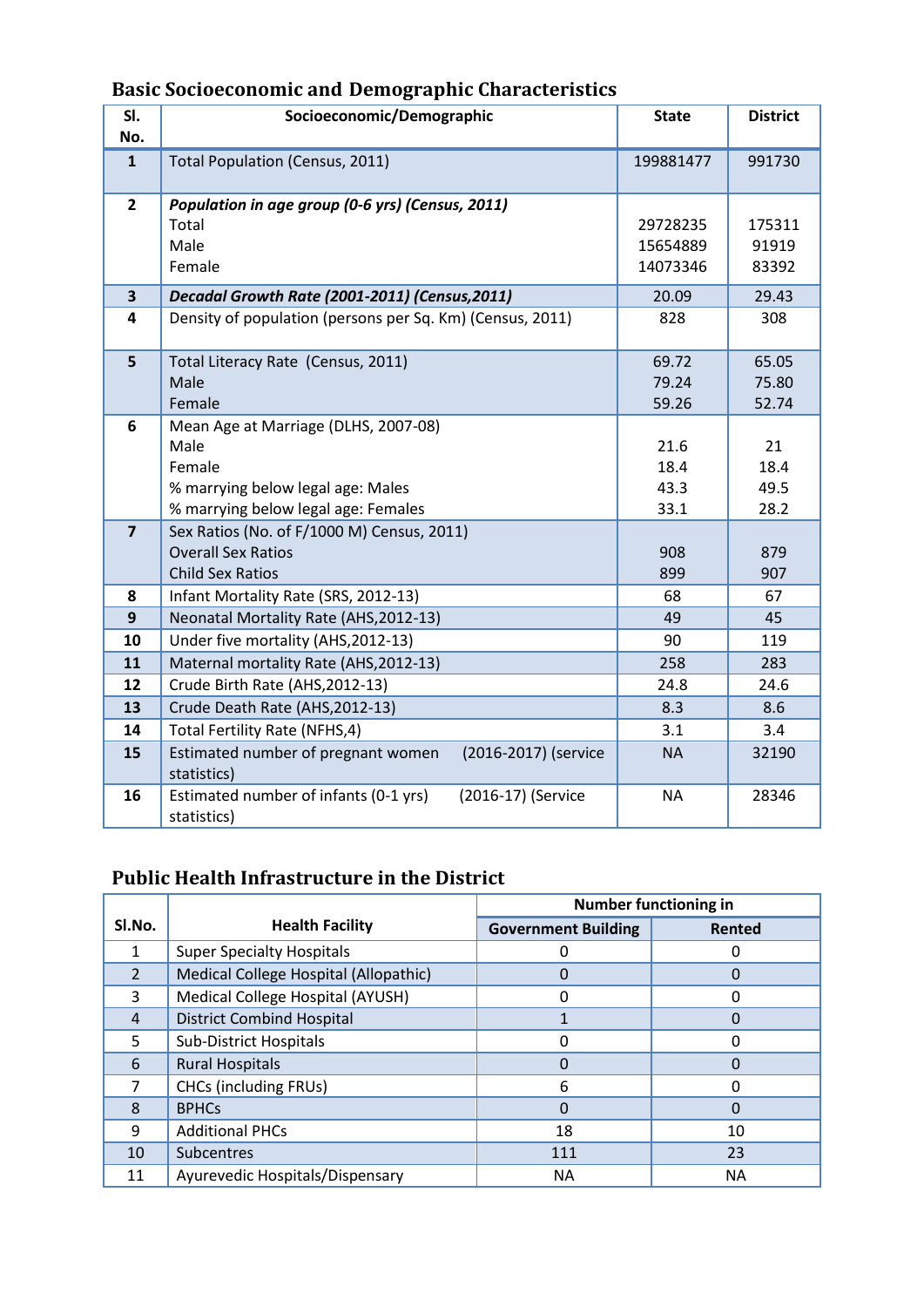| 12 | Homeopathic Hospitals/Dispensary | <b>NA</b> | <b>NA</b> |
|----|----------------------------------|-----------|-----------|
| 13 | Unani Hospital                   | ΝA        | <b>NA</b> |
| 14 | Yoga Centres                     | NA        | <b>NA</b> |
| 15 | <b>SidhaCentres</b>              | ΝA        | NΑ        |
| 16 |                                  |           |           |

## **Progress under Health Systems Strengthening**

| SI.            | <b>Activity</b>                          | <b>Status</b>                                              |   |  |
|----------------|------------------------------------------|------------------------------------------------------------|---|--|
|                | 24x7 CHC/PHCs                            | 5 CHC & 1 PHC functioning as 24x7 basis.                   |   |  |
| $\overline{2}$ | Functioning as<br><b>FRU<sub>s</sub></b> | 1DCH & 1 CHC functioning as FRU basis.                     |   |  |
| 3              | <b>ASHAs Selected</b>                    | 744 ASHAs have been engaged Out of 852.                    |   |  |
| 4              | Rogi Kalyan<br>Samiti                    | 8 facilities (2 DH, 6 CHCs) have been registered with RKS. |   |  |
| 5              | <b>VHSNCs</b>                            | 330 VHSNCs constituted out of 330 Gramm Panchayat          |   |  |
| 6              | <b>DLVMCs</b>                            | Completion of DLVMC Meeting in March 2016.                 |   |  |
| 7              | Ambulance                                | 15 Ambulance 102 & 9 Ambulance 108 EMTS are Operational    |   |  |
|                |                                          | Sick New Born Care unit (SNCU)                             |   |  |
| 8              | New Born Care                            | New Born Stabilization Unit (NBSU)                         |   |  |
|                | Units established                        | New Born Care Corner (NBCC)                                | 8 |  |
|                |                                          | <b>Nutrition Rehabilitation Center (NRC)</b>               |   |  |

### **Physical Progress of Financial Year 2015-16**

| <b>Activity</b>               | <b>Target</b> | <b>Achivment</b> |
|-------------------------------|---------------|------------------|
| <b>Institutional Delivery</b> | 20315         | 18494            |
| <b>Female Sterilization</b>   | 4119          | 3455             |
| <b>Male Sterilization</b>     | 25            | 11               |
| <b>IUCD</b>                   | 11400         | 3262             |
| <b>PPIUCD</b>                 | 1300          | 1219             |
| Condom User                   | 10000         | 5802             |
| <b>Oral Pilles</b>            | 4500          | 4829             |
| Routine Immunization          | 27799         | 21360            |
| Mother TT                     | 32190         | 21564            |

#### **1. Funds Released under NHM** (in crores)

| Year         | <b>Allocation</b> | Release* | <b>Expenditure</b> |
|--------------|-------------------|----------|--------------------|
| 2012-13      |                   |          |                    |
| 2013-14      |                   |          |                    |
| 2014-15      |                   |          |                    |
| 2015-16      | 2044.14           | 1231.86  | 1087.71            |
| <b>Total</b> |                   |          |                    |

\*Release figures for the F.Y. 2015-16 are updated on 31.03.2016 and provisional.